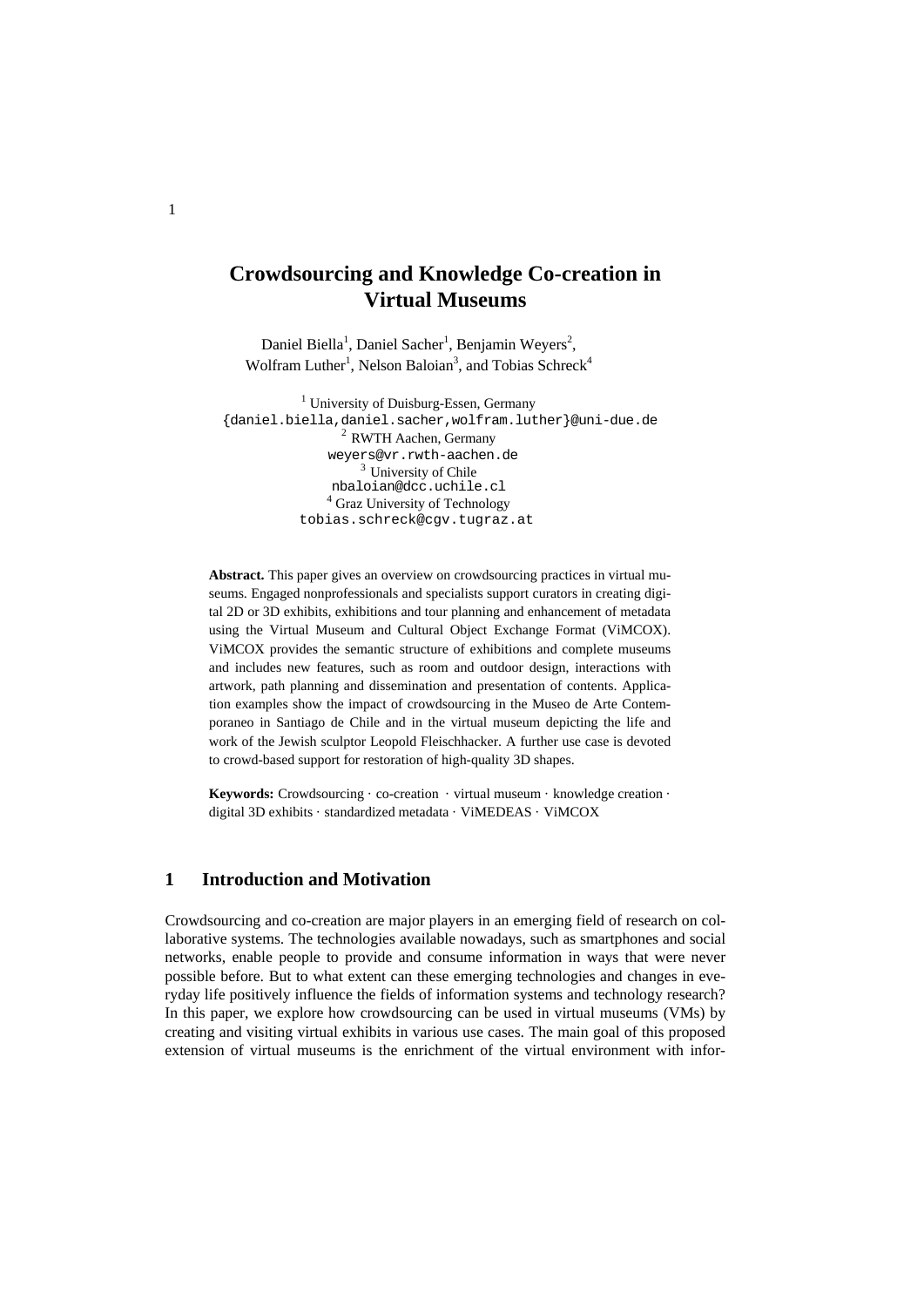mation from engaged users (such as their preferred viewpoints, comments and search histories) and the generation of additional input for the curation of new museums and exhibits.

Biella [1] provides a comprehensive literature review that describes various kinds of VMs as digital heritage content, including virtual exhibits of replicated historical laboratories for the purpose of study, education and leisure. VMs and exhibits need digital reconstruction and interpretation of existing or lost artwork and their metadata, which can be deduced from existing items, photos, drawings or descriptions in books, oral tradition, expert knowledge or available metadata and recorded in a standardized metadata format. The digital representations of the artwork are then placed into a spatiotemporal context realized as indoor or outdoor exhibition space and hyperlinked to context-related information that will help visitors comprehend the digital interpretation [2]. Furthermore, through interaction with objects, displayed or spoken texts, thematic tours and electronic catalogues or tour movies, visitors can convey ideas and concepts.

In addition to the properties listed above, a VM metadata standard is also expected to support the following features [3]:

- Description of requirements concerning the presentation of exhibits and an adequate context (carrier, wall, room, lighting and so on);
- Specification of interaction methods with exhibits via adequate interfaces and reversibility to the original state after user interaction;
- Modification of exhibits with regard to position, form and content, even with the aim of creating new enhanced instances of one or more cultural objects;
- Simulation of a kind defined by a discrete or continuous process model.

In an earlier paper [2], we described the framework Replicave, developed by Biella [1] in 2006, which provides a cost-efficient way to create virtual exhibits by reusing 3D models and generating additional digital content dynamically. Its successor, Replicave2, developed by Sacher [3], uses X3D and X3DOM as rendering platforms and Java EE and the Tomcat servlet container to present exhibits online. The virtual environments can be created using customizable exhibition area templates, such as entrance halls, galleries, various media-rooms and additional interactive experiments. Replicave2 allows dynamic generation of arbitrary room designs, depending on given parameters and metadata designs specified in the VM modeling language ViMCOX. The main contribution of this paper is to present a concept that focuses on content development and enhancement realized by participatory practices and crowdsourcing, especially for Webbased museums and virtual science centers.

The paper is structured as follows. Section 2 introduces related work and focuses on the role of crowdsourcing approaches in various contexts. The discussion will show how these evolving techniques can be embedded into the creation and visiting process of VMs. Then we introduce several new approaches for the use of crowdsourcing concepts in creating (Section 3) and visiting (Section 4) VMs. Section 5 shows the feasibility of these concepts by examining three case studies. Section 6 develops a research agenda, and Section 7 discusses our conclusions and presents future work.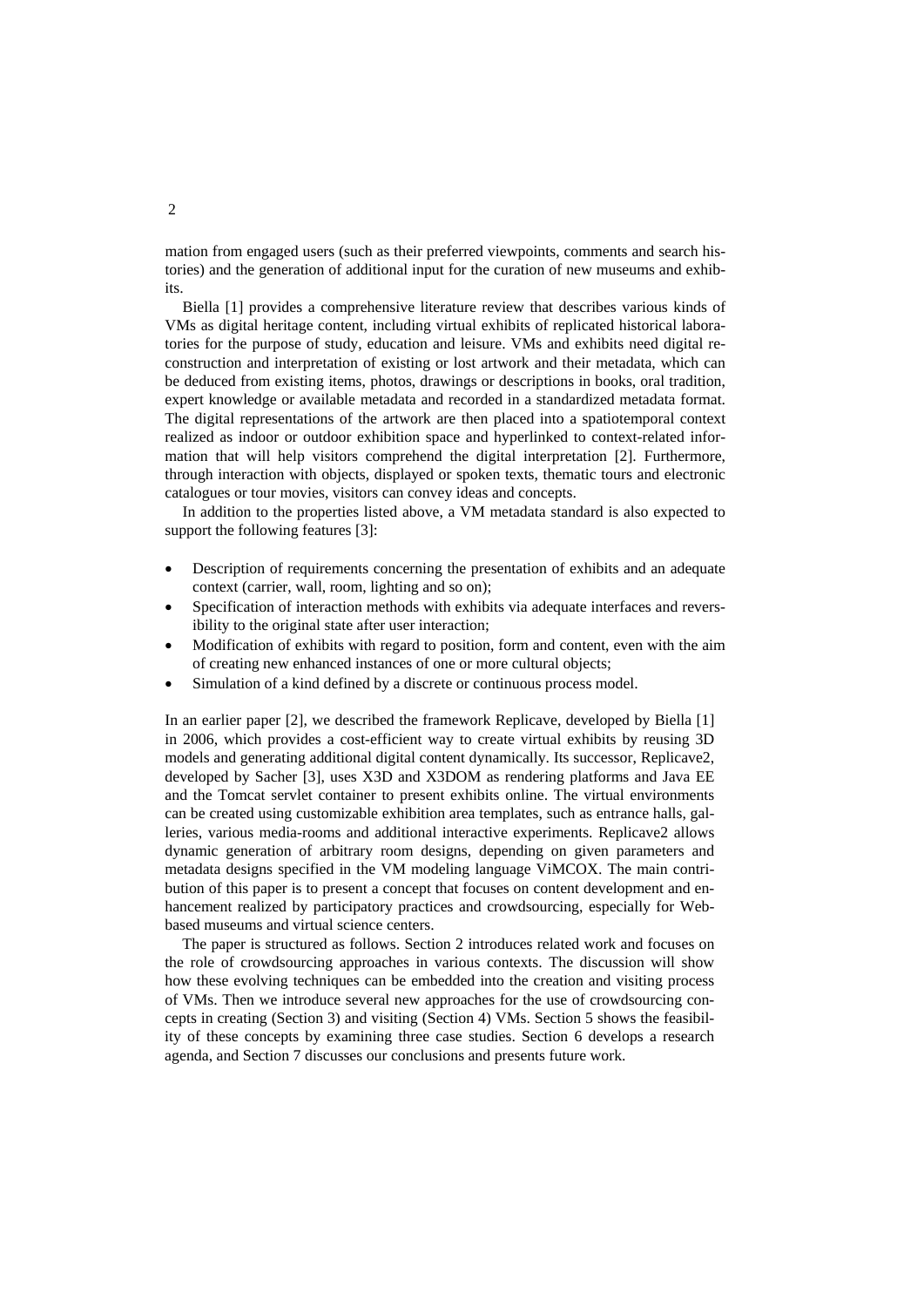### **2 Related Work**

Crowdsourcing on social platforms affecting social interaction is an emerging form of knowledge generation and problem solving that complements well-known practices of collaboration and co-creation. Nguyen et al. [4] define crowdsourcing as an online strategy in which an organization proposes defined task(s) to the members of the crowd via a flexible open call in order to harness their work, knowledge, skills and/or experience. They go on to provide a structured literature review, describing how to decide when to use crowdsourcing. Platforms enabling crowdsourcing offer calls to the crowd, asking for them to provide information in a meaningful way that supports the creation and use of a VM.

Many websites, including Wikipedia, Open Street Map and Second Life, illustrate important examples of crowdsourcing. We will not enter into a deep discussion about the differences between crowdsourcing and collaboration and will summarize only some of the opinions found on the web. Often, crowdsourcing and the evaluation of requested data go hand in hand with statistical evaluation. If the most probable solutions or averaging is needed, crowdsourcing seems to be a good choice since those involved work mostly independently and individually. Crowdsourcing can also bring new ideas, special knowledge and innovation into a community, whereas collaboration seeks to solve a specific problem or complete a specific task by integrating mutually complementary competences and experiences—a goal which demands qualified project management. But perhaps the best results can be achieved through a good mix of the two. As Benson [5] observes, "co-creation is a collaborative initiative which operates like crowdsourcing by seeking information and ideas from a group of people. There is, however, one crucial difference. The call for contributions is not put to an open forum or platform but to a smaller group of individuals with specialized skills and talents."

Uden and Zipf's [6] Volunteered Geographic Information (VGI)-based approach to 3D city modeling seems promising and expands the options for crowdsourcing 3D city models. They present a concept for a new Web platform called OpenBuildingModels, which allows the models to be linked to Open Street Map objects and displayed by a dedicated 3D viewer.

Colfi [7] provides an overview of key issues that are related to social and cooperative interactions—particularly around the design and use of technology—at heritage sites that have emerged in CSCW and that involve the conduct and the activities of visitors, the design and evaluation of interactive installations for guidance and access, and the creation of novel artistic performances and interactions with exhibits.

These areas of interest are defined in greater detail by Baloian and Zurita [8], who suggest using guidelines in the knowledge creation process that will also apply in modified form within the crowdsourcing and co-creation scenario in VMs: (a) it is necessary to consider a knowledge creation model based on crowdsourcing to organize human resources, knowledge creation and the task-completion process; (b) in complex contexts like 3D virtual environments, content and metadata creation and enhancement require crowd selection and motivation and the exploitation, validation and dissemination of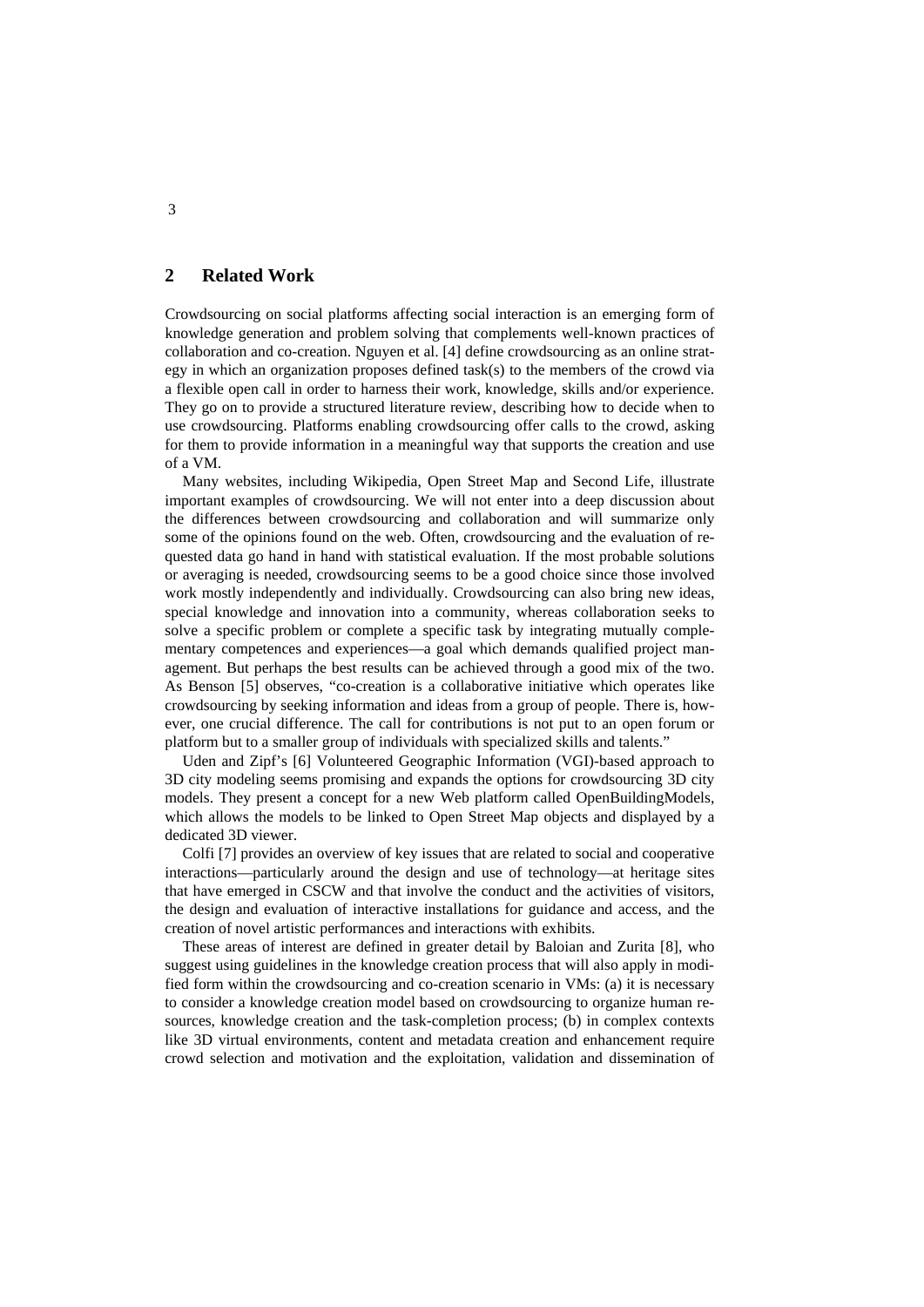knowledge; (c) knowledge creation in mobile scenarios visiting indoor and outdoor expositions demands an appropriate hardware and software platform, as well as new types of interaction support and guidance and metadata collection using current standards.

Using content produced by crowdsourcing requires an appropriate online platform that eases the transformation of 3D models and metadata into the right formats. The Virtual Museum and Cultural Object Exchange Format ViMCOX [9] has been developed in order to provide a semantic structure for exhibits and complete museums. The standard supports the hierarchical description of VMs and provides stylistic devices for sophisticated and lifelike exhibit design, interactive exhibits, assets, and outdoor areas. ViMCOX is based on international metadata standards and uses LIDO version 1.0 as its interchange and harvesting format for cultural objects.

Simon [10] lists five stages of social participation in a VM, where each stage has something special to offer to visitors. Stage one equips them with access to the content they seek. Stage two provides an opportunity for inquiry, in which visitors can take action and ask questions. Stage three allows them to see where their interests and actions fit in the wider community of visitors to the institution. Stage four helps them connect with particular people—staff members and other visitors—who share their content and activity interests. Stage five makes the entire institution feel like a social place, full of potentially interesting, challenging, and enriching encounters with other people.

In contrast, our focus is to ask what visitors have to offer the VM during the five stages when they are accessing content, interacting with artwork, asking questions, taking their own tour and communicating with other people.

An example of this is described by Rodriguez Echavarria et al. [11]. People in local communities were invited to take photographs of the objects in the collection of public monuments and sculptures in the city of Brighton and Hove in the United Kingdom and upload them to a website along with provenance information. In this way, the same object was photographed at different times and from different perspectives, increasing the amount of data and thus helping to produce a quality 3D shape using computer vision techniques. In this way, crowdsourcing enables the generation of several 3D shapes representing the same object at different times.

Morin [12] discusses how crowdsourcing improves Web3D user navigation. User interactions are collected in order to detect meaningful elements in a 3D object and to simplify 3D navigation. Recommended views are computed and suggested to subsequent users. A similar approach is described by Nghiem [13], who proposes a new paradigm based on crowdsourcing to facilitate online 3D interactions that consists of analyzing 3D user interactions to identify regions of interest (ROIs) and generating recommendations to subsequent users. The paradigm also includes crowdsourcing activities for building semantic associations between text and 3D visualizations. The links produced are suggested to upcoming users so they can easily locate 3D visualizations associated with particular textual content.

Dallas [14] suggests a guestbook presented as a separate section of the virtual exhibition website and accessible through a link labelled "Reflections" in the permanent navigation bar of the exhibit. It is organized in sections, mirroring the internal structure of the actual exhibit, and visitors are asked to contribute to discussions by responding to a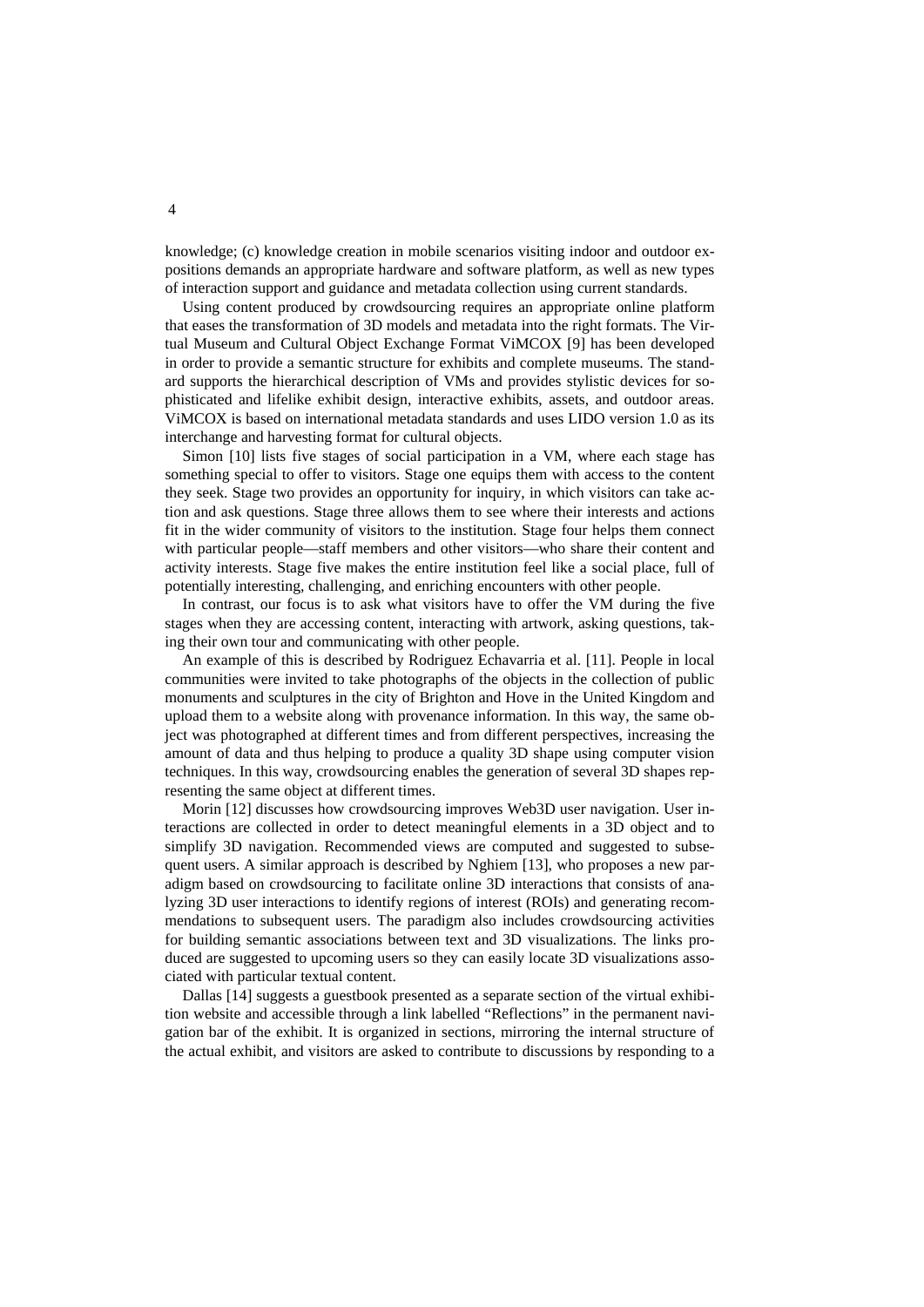predefined question for each individual section. Admittedly, a guestbook is meant to address a public audience, not to open up interaction between communities of active participants. There are, however, some instances where visitors interact.

In Carletti et al. [15], a web survey was carried out on 36 crowdsourcing projects promoted by galleries, libraries, archives, museums and educational institutions. The authors provide classification for crowdsource tasks akin to common curator tasks (selecting, classifying, describing, maintaining) and public participation models:

- Classification—gathering descriptive metadata related to an object in a collection;
- Contextualization—adding contextual knowledge to objects;
- Collection integration/completion;
- Co-curation—using the inspiration/expertise of non-professional curators to create (web exhibitions);
- Crowdfunding—collective cooperation to support efforts initiated by others.

In conclusion, there are several proposals in the literature that support the construction and operation of VMs and exhibits by crowdsourcing; however what is missing is a complete taxonomy of such activities and a coherent architectural approach that offers tools providing feedback information from crowdsourcing to the creation process of virtual museums.

Now we want to redefine the activity of digital curation: *Digital curation* (e.g., Digital Curation Center:  $(h \text{ttp}$ ://www.dcc.ac.uk/) is the maintenance of digital research data throughout its lifecycle: re-usability of metadata, surrogates and other media or digital assets. This includes the development of digital repositories and, more importantly, the definition of guidelines and workflows for purposes such as digitization, documentation, presentation, transfer and preservation (interoperability, encoding/formats, standards, vocabularies, tool chains, services) as well as the transformation and combination of artworks to create new instances. Challenges in co-curation and digital curation include documenting provenance and applying digital rights management (DRM), for example, transfer of ownership.

Next, we focus on the generation of knowledge regarding the co-curation of museums and exhibits. The following factors are key in the crowdsourcing approach:

- There are three important stages of supporting curators in building expositions and visitors in exploring VMs through crowdsourcing:
	- o Co-curating: Online creation or enhancement of digital 2/3D exhibits and contributing metadata;
	- o Supporting visitors as they select and publish tours on the museum's platform, navigate in the 3D environment and interact with exhibits;
	- o Discussing additional content and creating appropriate context using the electronic guestbook. Visitors are invited to use their smartphones to take photos and comment on the exhibit. This material can be used to enhance the exhibit.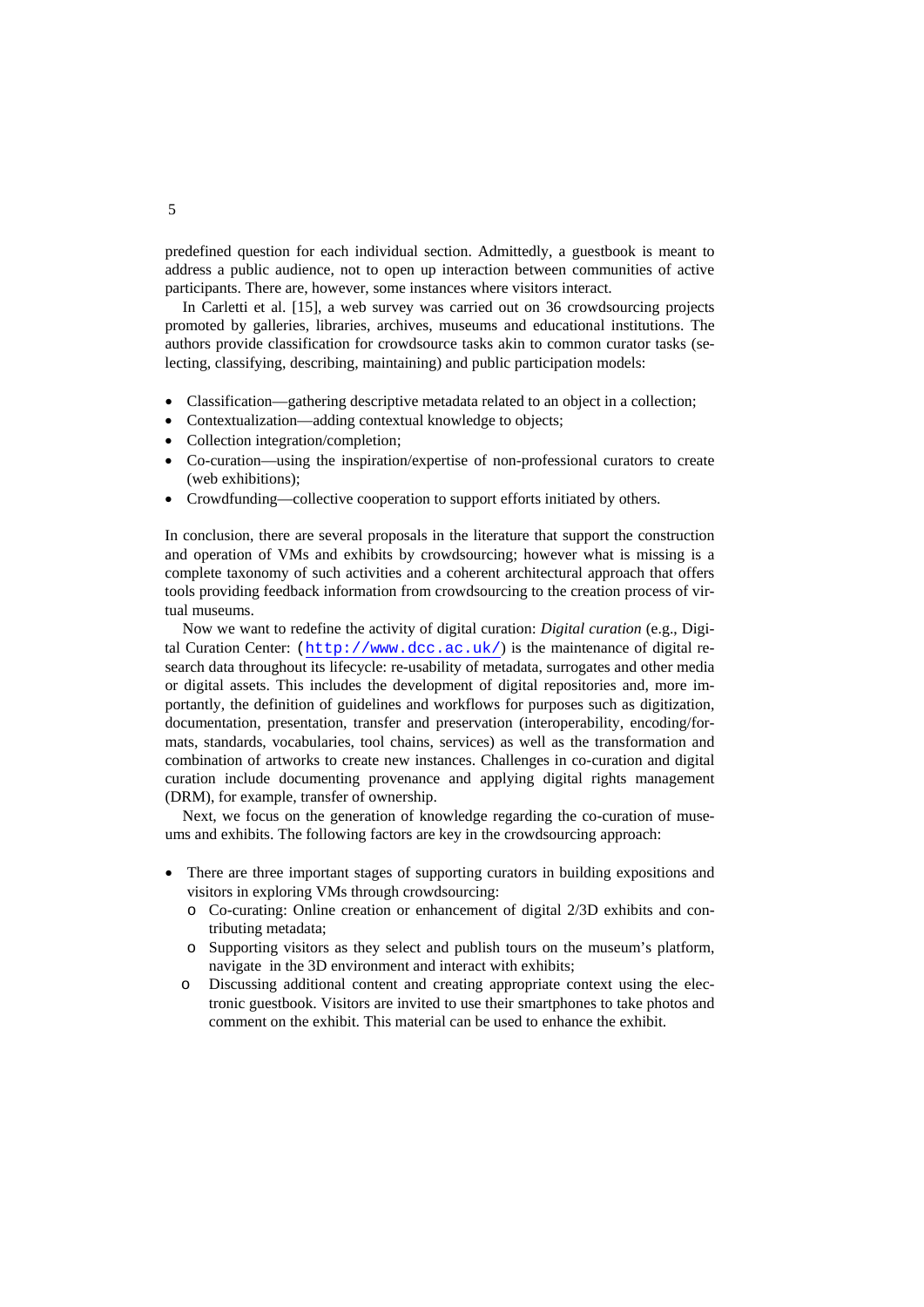- Two types of human capital are involved:
	- o People in the crowd are motivated and have appropriate knowledge to contribute;
	- o People working in house gather material, execute quality control and integrate exhibits and metadata into the VM using a VM metadata standard like ViMCOX and applying a DRM strategy.
- An adequate communication platform is needed, including interfaces that make collection of information and transformation to standardized datatypes accessible to the crowd.

In most cases, the artwork is copyrighted and curators are requested to adopt a high quality DRM. Thus, building and operating a VM requires the cooperation of several stakeholders. The owners of the artwork must grant permission for the creation of digital 3D representations and their dissemination via the Internet or a standalone system under certain conditions, such as watermarking the exhibit and displaying copyright information concerning limitation of use and propagation. The curator provides metadata and exposition layout, which are part of the copyright agreement. The software engineer organizes the creation of digital representations together with their metadata, installs protection and builds a VM, which is hosted on a server, kiosk system or other appropriate platform. Volunteers and visitors are invited and encouraged to contribute to the exhibition and must sign off on copyright agreements prohibiting abusive use and distribution of digital artwork.

As an alternative, leading museums abstain from watermarking and use the Open Archives Initiative Protocol for Metadata Harvesting (OAI-PMH). The OAI is an organization that develops and applies technical interoperability standards that allow archives to share catalog information (metadata). It attempts to build a low-barrier interoperability framework for archives (institutional repositories) containing digital content (digital libraries) and allows people (service providers) to harvest metadata (from data providers). Open data collections such as Europeana, 3D Icons, Web Gallery of Arts and Wikipedia, together with cultural heritage institutional (OAI-PMH) repositories include metadata records, knowledge bases and corresponding interfaces for re-use of assets and artworks. The Rijksmuseum OAI application program interface collection (https:// www.rijksmuseum.nl/en/api/), for example, is a set of more than 110,000 descriptions of objects (metadata) and digital images. Through suitable APIs, the museum provides a state-of-the-art service for application developers that makes collections available for use in web applications. As mentioned in [16], the Yale Center for British Art (YCBA) and the Rijksmuseum release high resolution images, thumbnails and metadata of their collections and artworks licensed under creative commons and public domain licenses using OAI-PMH. The Rijksmuseum releases metadata records as Dublin Core data sets, and the YCBA collection metadata is available in the LIDO format. This allows the combination of artwork surrogates and sophisticated metadata elaborated by domain experts with generative VMs to let the public curate individual exhibits.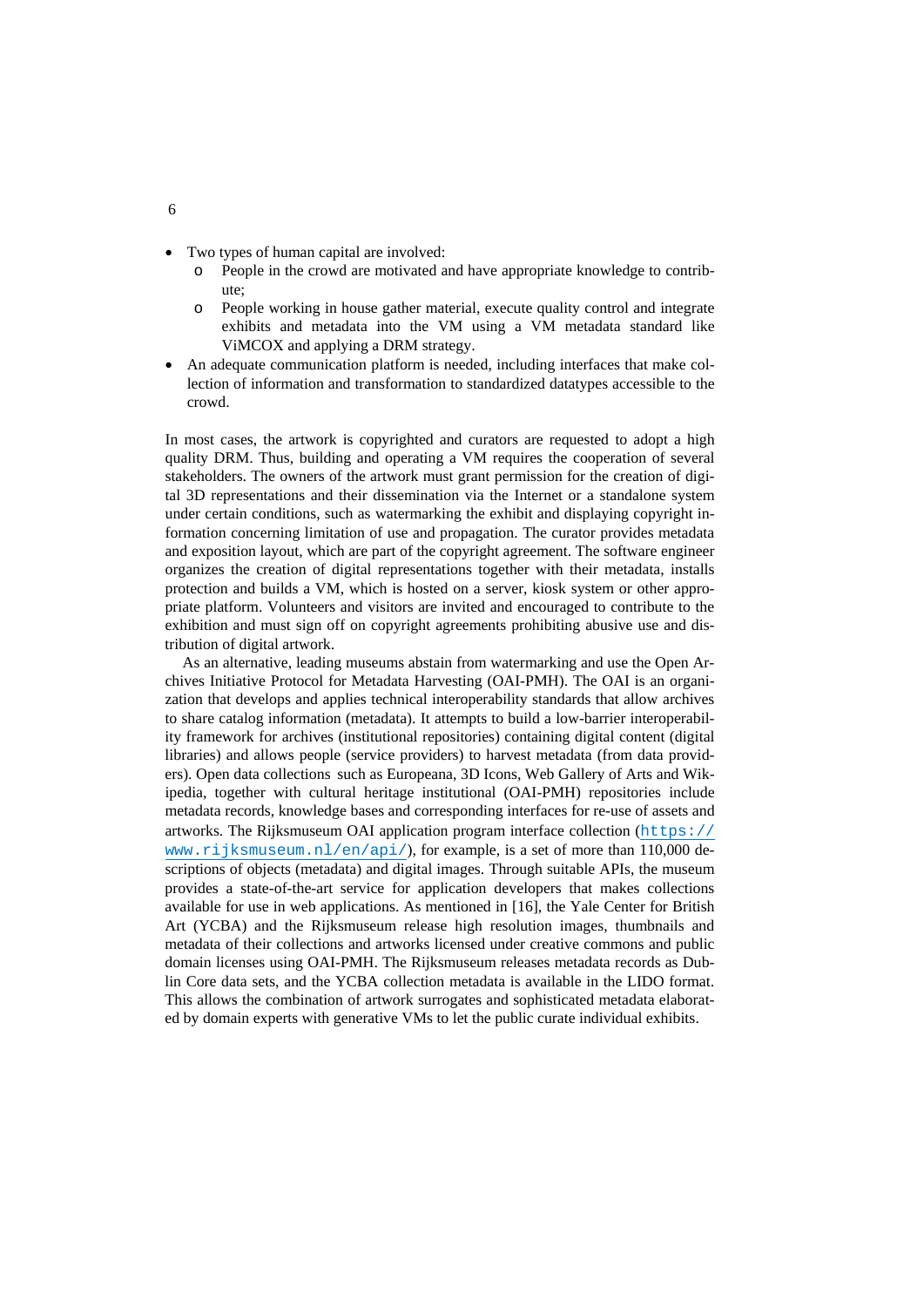## **3 Supporting Curators through Crowdsourcing: Building Exhibits**

As discussed in the introduction and literature review, crowdsourcing can have various benefits for the generation and curation of VMs and their exhibits. It can offer concepts and ideas, 3D models, metadata and work contexts. One of the most cogent arguments for crowdsourcing digital 3D models is that generating them involves high costs; with crowdsourcing, these models can be visualized and stored or exported together with appropriate textures to modern 3D printers. Similarly, an appropriate DRM can be used to combine community contributions to administrative and descriptive metadata with technical and use metadata provided by the institution.

Although high-quality 3D modeling is a task for specialists, involving engaged volunteers can help reduce costs. Volunteer involvement can be supported with software based on game consoles and open-source modeling software (e.g., low-cost 3D scanning and modeling with MS Kinect and ReconstructMe) and contribute metadata by respecting XML-based standards. However, in the museum community there are no simple solutions for both because a lot of pre- and post-processing is needed and comfortable interfaces are lacking. Generally, reconstructing software includes a viewer or editor that allows for inspecting or repairing and annotating the 3D shapes, which are afterwards stored in the exhibition repository and can be searched and selected within their local and temporal context using keywords from descriptive metadata.

Typically, one of two scanning principles is implemented: cameras or lasers moving around the object or a fixed camera setup with objects revolving on a turning table. Other image-based approaches are the Arc 3D web service ([www.arc3d.be/](http://www.arc3d.be/)) and the proprietary 123D Catch from Autodesk ([www.123dapp.com/catch](http://www.123dapp.com/catch)), which allows 3D digitization using modern smartphones. A comparative overview on existing models is provided in [17], which discusses multiple applications for 3D scanning, modeling and printing and provides an overview of future directions for this technology, such as 3D video capture. To create the 3D model from the image data, several software packages can be utilized to produce a triangulated surface or a mesh object and to process the color information of the object being scanned.

To mention only one system we cite MeshLab as an open source, portable, extensible system for the editing and processing, subdividing, converting, repairing and coloring of unstructured 3D triangular meshes ([http://meshlab.sourceforge.net/\)](http://meshlab.sourceforge.net/).

The Fraunhofer IGD also provides a service for the preparation of 3D models for Webbased presentations utilizing X3DOM ([http://publica.Fraunhofer.de/](http://publica.fraunhofer.de/%20documents/N-264523.html)  [documents/N-264523.html](http://publica.fraunhofer.de/%20documents/N-264523.html)). This service was tailored for the cultural heritage domain to ease the use of scanned and complex 3D models in VM applications.

Let us come back to the impact of the crowd in the generation phase. Volunteers use 1) an open source software tool for capturing 3D data from real objects using 2) an affordable 3D scanner, such as the Kinect, 3) reconstruction software that produces textured 2D or 3D models and 4) a Web-based interface for checking and transferring the model, rights and metadata. In general, the process should be completely runnable on mobile devices, especially content capture.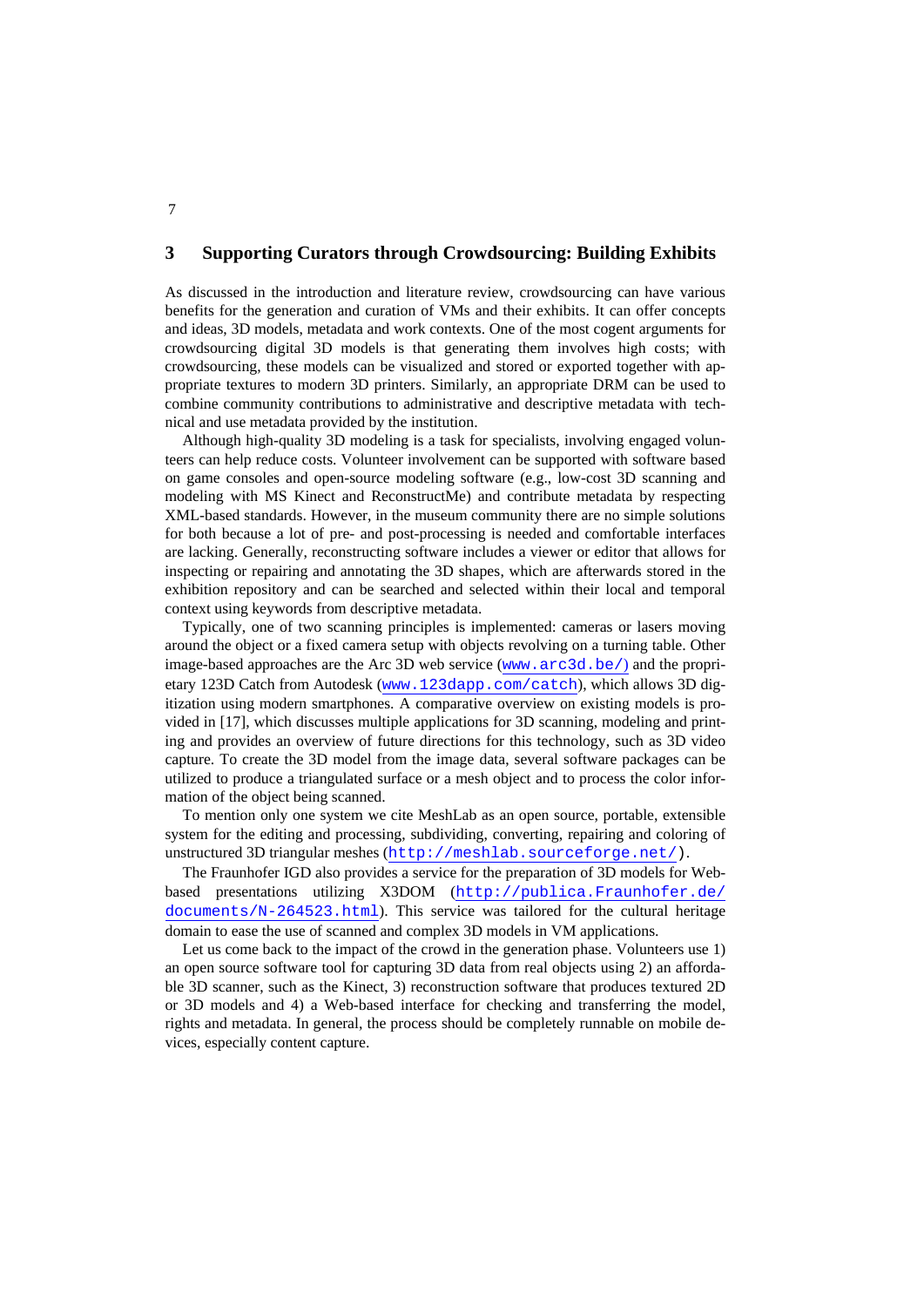On the curator's side, post-processing is done by the VM staff on workstations or in a reduced form on mobile devices. An enhanced platform provides automatic postprocessing facilities together with a Web-based interface for entering the 2D/3D content, metadata and copyright information.

It is important to define a versatile hardware environment to host the exhibition, for instance, a kiosk system with a modified operation mode prohibiting unauthorized user actions and an adequate user interface supporting user navigation, interaction, text input and multilingual text and speech output and logging functionalities.

Clear software requirements and standardized data formats facilitate seamless integration of contributed content. An extensive test program must include verification of software stability in accordance with the ISO/IEC/IEEE 29119 norm, stress tests for fluent navigation and display, and confirmation of complete and correct realization of the curator's content specifications and failure-free system operation over a specified time. Further recommendations are given in the next section and the use cases.

## **4 Enhancing Exhibitions through Crowdsourcing**: **Collaborative Knowledge Creation and Management**

There are several ways to collect knowledge or information during or after a user's visit by using communication or voting tools and interaction interfaces, which may be integrated into the VM or accessed separately. Important means are input forms for entering text or formatted metadata, special purpose interfaces for interacting with the exhibit or an electronic guestbook where users can comment on the exhibit or ask questions about particular items. Typical information concerns the personal data which help to define user groups and their interests: (virtual) museums, categories of exhibits, artists and their epochs, user comments concerning the museum and exposition design, presentation of the exhibits and complementary information, quality of digital exhibit and metadata, reports of erroneous or missing information or technical flaws, system handling and usability, free navigation and guided tours, facilities to communicate with the curator, technical staff or other visitors, degree of immersion, modern multi-touch interfaces.

An example how the analysis of user input allows for adapting user interfaces is shown in [18]. Here, input is used to identify input errors through modeled error automata. These error automata can also be used to generate reconfiguration rules for formal reconfiguration of a user interface on its logical layer together with reconfiguration patterns derived from psychological guidelines. In the context of VMs, this approach can be used to identify certain visitor interaction patterns to trigger changes in the interface, the content and the exposition layout. Furthermore, other visitors can profit from this type of adaption.

In the following list, we summarize the most relevant activities in correlation with visitors' input. Most visitors' contributions concerning modifications of the exhibit and exhibition design via interaction are relevant to section 3 much as the spiral model is applied in software engineering.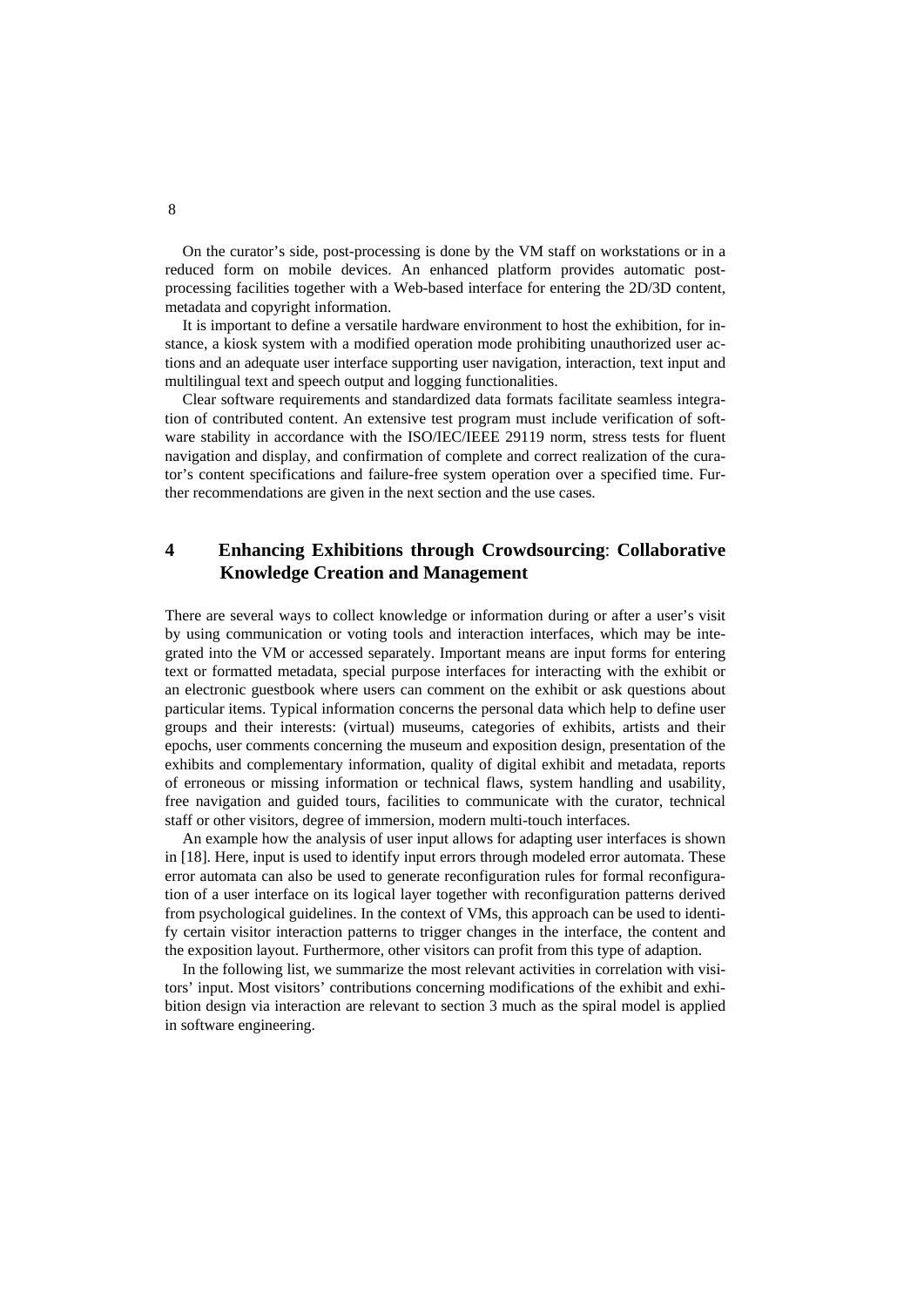- *Correcting/enhancing or completing exhibits, metadata or the technical platform.* Visitors are invited to ask questions and to provide information via various communication channels like an electronic guestbook or writing an email;
- *Identifying areas of interest.*

User actions, such as approaching an exhibit, turning objects, and zooming in on certain features, are recorded and evaluated to inform further enhancement of the digitized 3D object and facilitate users' navigation in these areas, to determine user groups and navigation behavior and to assess important/interesting exhibition areas or most frequently targeted areas using heat maps that display the results of a cluster analysis. They are also used to determine which exhibition areas are less frequently visited and detect design flaws. This information can be used directly to support the curator in exhibition planning;

• *Modifying the exhibit when interaction is provided.* As described in [3], visual objects can be inspected and scrutinized from different vantage points, and the user can modify an object's position, exposition and appearance. Geometric objects can be moved or rotated, superposed, scaled or modified,

cloned, or made invisible. Scene graph–based languages support the deconstruction of an object into its various parts and, in a different way, even its reconstruction from its parts. Thus, visitors become creators of various new representations of an artwork;

• *Creating appropriate context/placing objects in a context.*

Visitors navigate within the exposition by moving through different viewpoints or clicking inside an exhibit area, watch metadata activating information frames, look at collections of similar items, comment on the exhibit in a virtual guestbook, make annotations, and cite related work;

• *Building their own exposition, publishing tours / storytelling / disseminating information.*

As proposed in [19] as a structured task, in order to record a sequence of ideas and adapt it to the VM context, users can

- o objectify: mentally represent ideas as (an existing) pictorial artwork and their context as a museum;
- o organize: (conceive a tour) and order the pictures in the sequence required to produce a story;
- o associate and aggregate: distribute parts of the story to separate rooms or a proposed tour;
- o place or displace: hang or move each item on a wall;
- o access and enter: visit the museum (sometime later);
- o move: walk through the rooms;
- o perceive: see the items hanging on the walls, placed in the room or outside area;
- o discover: find each item along the way;
- o recognize and interpret: remember what each item represents;
- *Recommending and voting.*

To elaborate valuable recommendations, information about users is needed. This information can be collected before, during or after visits.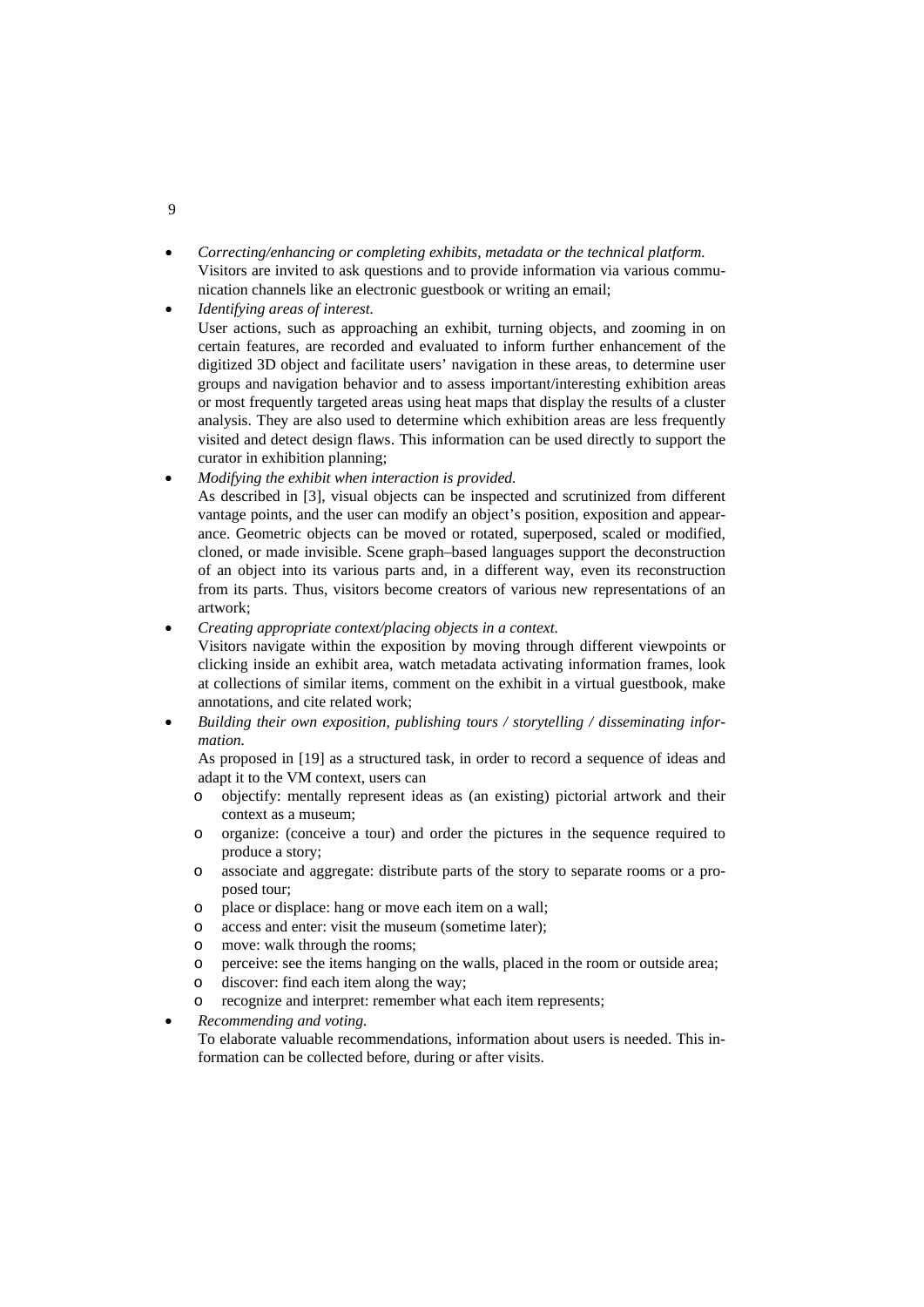To support the visitor or user, the VM or exhibit should be hosted on a versatile technical platform and displayed via high-performance software tools. Unfortunately, most web browser plugins that visualize virtual environments do not provide meaningful server logs or data to reconstruct visitors' tours and point-and-click navigation. A visitor moving in a HTML5/X3DOM scenario facilitates logging the position, determining proximity to an exhibit, orientation and walk direction as well as jumping to another room via a door connector or a tele-porter to produce a sort of camera replay. Also, the dwell time in front of the exhibit and clicks to access to metadata and further material can be recorded. At the entrance, during the visit or before leaving, visitors can provide information about themselves and their interests, comment or access the exhibit or parts of it. A statistical evaluation of specific user group walks makes available transition matrices, averaged dwell time and engagement. These data can help identify areas of interest (cf. list of visitors' contributions above), develop favorite tours, and publish series of pictures together with context and stories surrounding tour highlights. However, using a solution with a browser plugin requires additional effort to collect user input, record viewpoints and sojourn time, measure engagement and support tour publishing or storytelling in accordance with DRM.

One interesting question is how museum staff can encourage visitors to participate. We propose awarding participation by providing users with extra features; these might include electronic catalogues, opportunities to assess the exhibit or upload additional material, or ways to publish on the museum platform or recommend their tour. Nevertheless, which instruments are most suitable has to be further evaluated in one of our use cases.

For the first use case, which is presented in the next section, we opted for the kiosk system solution based on the European legislation that allows collection material to be made digitally available to individual members of the public through a closed network and within a special exhibition context for the purpose of research or private study [20].

### **5 Use Cases**

#### **5.1 The Virtual Leopold Fleischhacker Museum**

The Virtual Leopold Fleischhacker Museum consists primarily of annotated photographs and reconstructed tombstones. We decided to develop the museum using X3D and Java/PHP technology and the powerful BS contact X3D plugin to display the virtual environment at [http://mw2013.museumsandtheweb.com/paper/the-virtual](http://mw2013.museumsandtheweb.com/paper/the-virtual%20-leopold-fleischhacker-museum/)  [-leopold-fleischhacker-museum/](http://mw2013.museumsandtheweb.com/paper/the-virtual%20-leopold-fleischhacker-museum/) (cf. Figure1).

Unfortunately, current X3D plugins neither support a multiuser perspective nor generate group awareness; however, an individual user may interact with the items and retrieve further information via an avatar, and Java-capable X3D browsers can be used in shared workspaces to walk, navigate and work together in complex collective tasks. It was decided by the curator that no interaction and animation should be included as stylistic devices in the free walking and guided tours.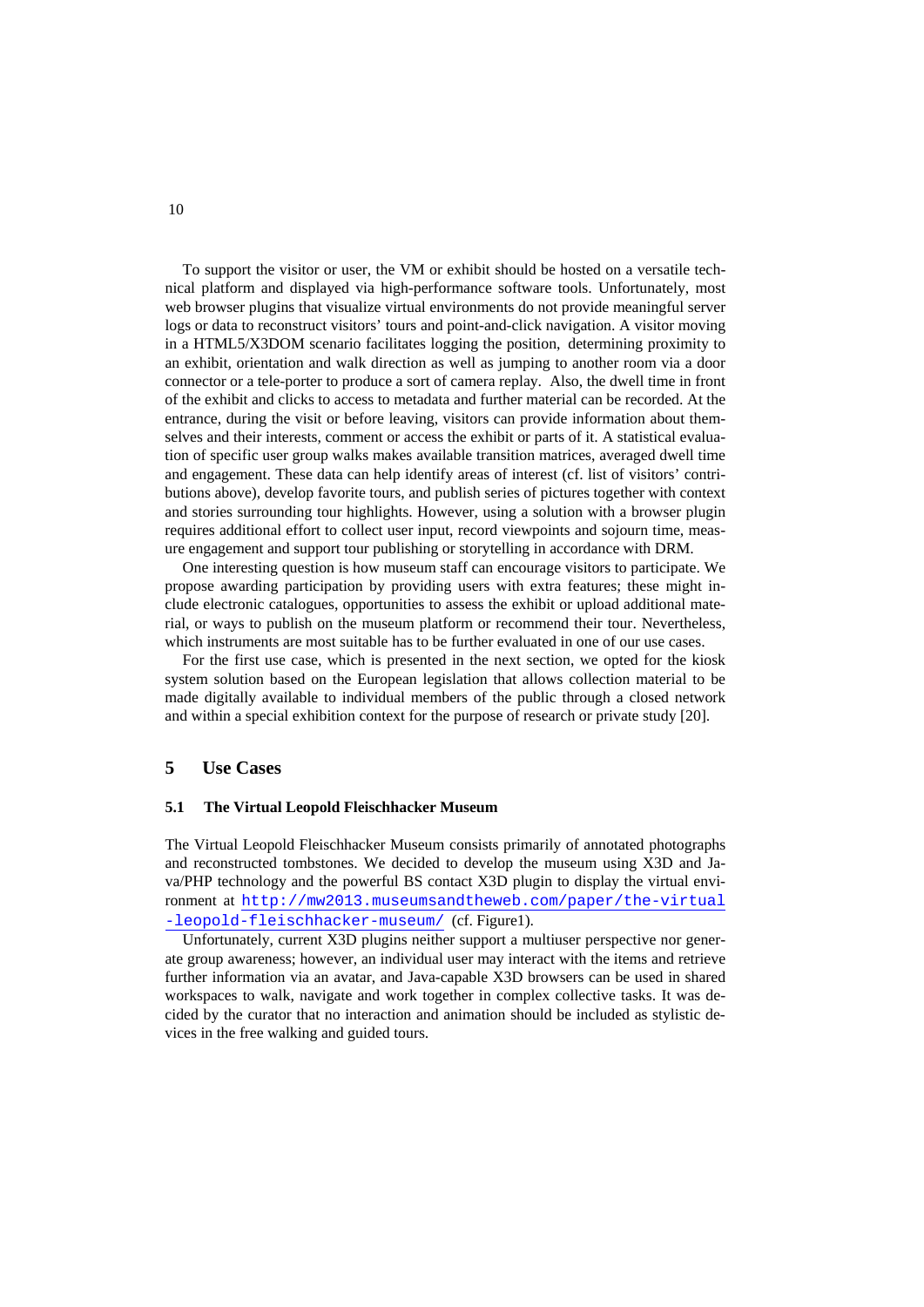

**Fig. 1.** Welcome page of the Leopold Fleischhacker Museum with access to free and guided tours

Therefore, we will also present a digital 2D/3D object browser similar to familiar examples where visitors have the opportunity to browse and search for 2D/3D exhibit items and their corresponding metadata as well as rotating, zooming and panning the 3D reconstructions or watching predefined animations.

(cf. [http://examples.x3dom.org/v-must/ipad\\_metadata\\_expert/\)](http://examples.x3dom.org/v-must/ipad_metadata_expert/)

Additional support for annotating objects could be implemented as well to focus on crowdsource and co-knowledge creation.



**Fig. 2.** Tombstone in the outside area

An alternative method is to use WebGL and display X3D files using X3DOM. X3DOM is developed and maintained by Fraunhofer IGD and proposes a new HTML profile that is an extension of X3D's interchange profile. However, at the start of the Fleischhacker project, tests showed that this solution performed worse than the one ultimately selected.

The virtual Fleischhacker museum hosts about 200 pictorial exhibits; 3D assets like plants, pillars, glass vitrines, benches and information tableaux; and 29 tombstones reconstructed by the crowd using photographs, Blender and X3D export and carefully placed outside in a virtual Jewish cemetery (cf. Figure 2). Several masks (cf. Figure 3) were reconstructed together with one greatly enlarged seal presented in the entrance hall of the VM (cf. Figure 4).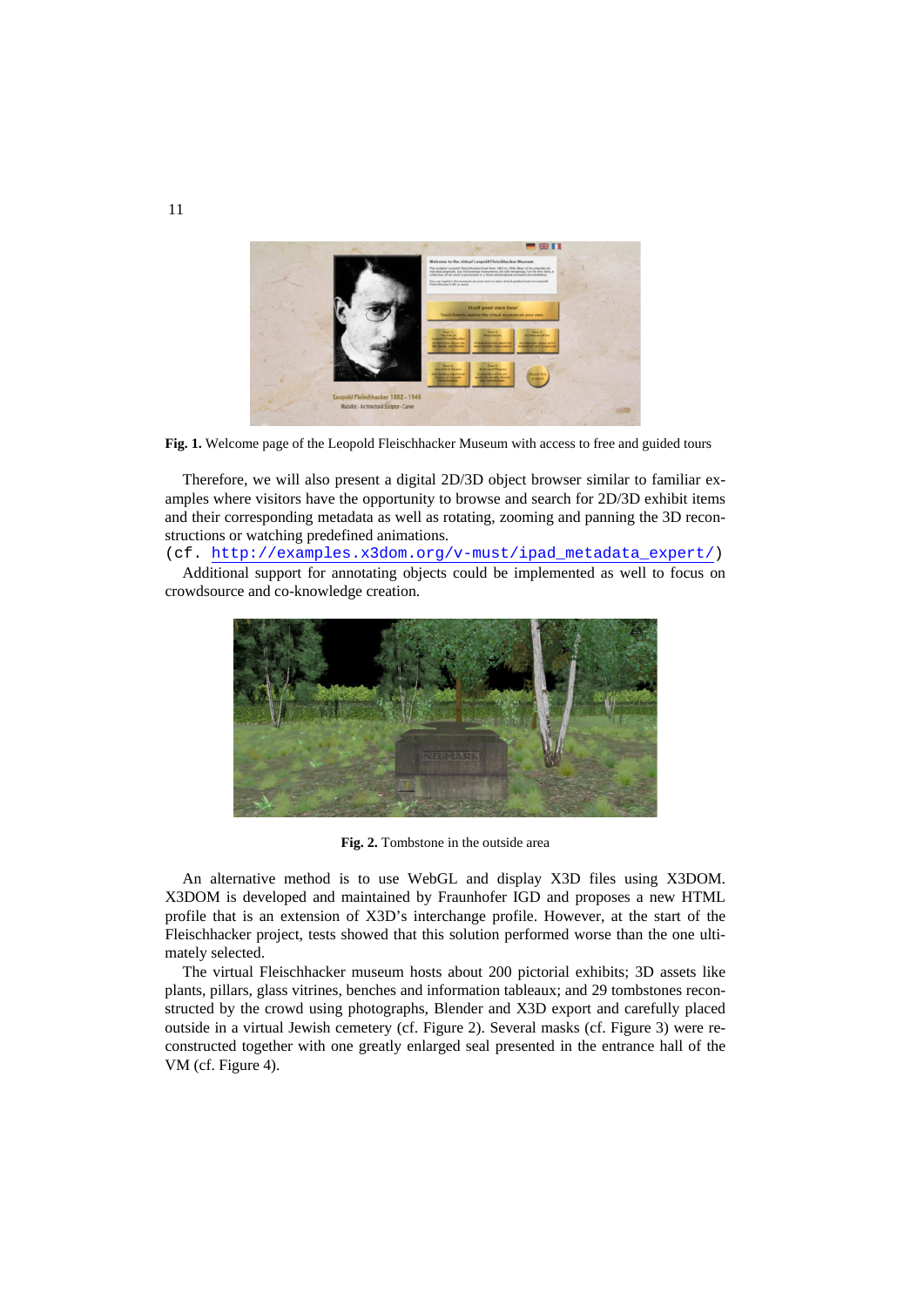Most of this work was provided by volunteers and submitted online. Among others, Dr. Michael Brocke, director of the Solomon Ludwig Steinheim Institute for German-Jewish history in Essen has done significant, extensive research on Leopold Fleischhacker and allowed the museum to incorporate his archive.



**Fig. 3.** 3D reconstruction of a mask by S. Yaslar

The exhibition design, texts and room arrangements were contributed by the curator, Dr. Barbara Kaufhold, and thematically arranged in 15 exhibition rooms in a star-shaped museum and a forest landscape. At the end of this year, the VM and selected tours will be presented in a traditional museum environment together with a few physical artworks in several displays.



**Fig. 4.** Seal and digital 3D reconstruction by S. Yaslar, 3D print out by K.-Michael Köhler [http://mw2013.museumsandtheweb.com/paper/the-virtual-leopold](http://mw2013.museumsandtheweb.com/paper/the-virtual-leopold-fleischhacker-museum/)[fleischhacker-museum/](http://mw2013.museumsandtheweb.com/paper/the-virtual-leopold-fleischhacker-museum/)

It has been proven that the impact of the crowd was significant and indispensable. Volunteers contributed work to the extent of about three man-years in different categories of tasks: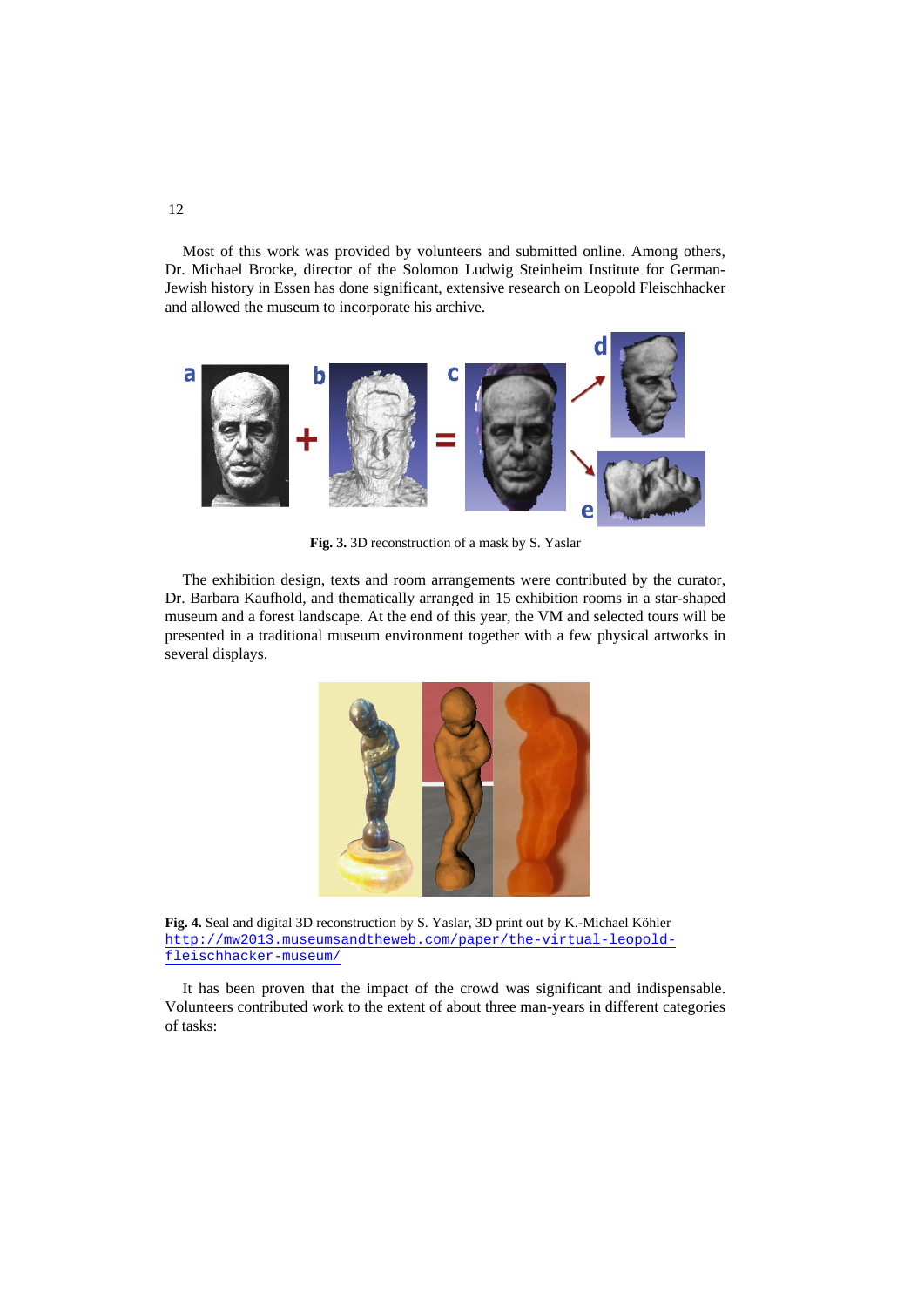- Creating and enhancing digital 3D exhibits and context, mostly tombstones and medals, setup of rooms and outdoor areas, physical support for information, navigation aid etc.;
- Developing and completing the metadata standard, checking new sorts of metadata and room and landscape design;
- Defining tours, acting as test persons, and contributing to information material and catalogues.

#### **5.2 Cooperation with the Museo de Arte Contemporaneo at Santiago de Chile**

In January 2010 and September 2014, we digitized nine rooms presenting paintings and sculptures in permanent and temporary exhibits with the help and support of the Museo de Arte Contemporaneo (MAC) staff.

The results are partially described in [3], where we developed a new taxonomy of interactivity types inspired by certain elements of the actual learning object metadata standard LOM, such as interactivity type, intended end user role and entries measuring occupation time. Whereas geometric objects can be moved or rotated, superposed, scaled or modified, cloned, or made invisible, visual objects were inspected and scrutinized from different vantages, regions of interest annotated, and position, exposition and appearance modified.



**Fig. 5**. Animated spring experiment

Lingemann [3] has developed a framework that enables the user to manipulate objects described in a scene graph–based language like X3D via input frames and special dialogues. Configurations of an animated object and its interactive deconstruction into its various parts are recorded in X3D, correspond to the given metadata standard and can be visualized, exported or reconstituted at any time. Furthermore, the deconstruction of parts of a house consisting of cutouts of two adjacent fronts and a roof is discussed. Lingemann also implemented a virtual instance of the spring installation created by the artist Pablo Langlois in 1995 and displayed in the MAC (cf. Figure 5).

The virtual exhibit is constructed using five textured black cylinders showing human faces. At the lower end, identical springs are attached to small picture frames. The springs can be extended and animated by the visitor.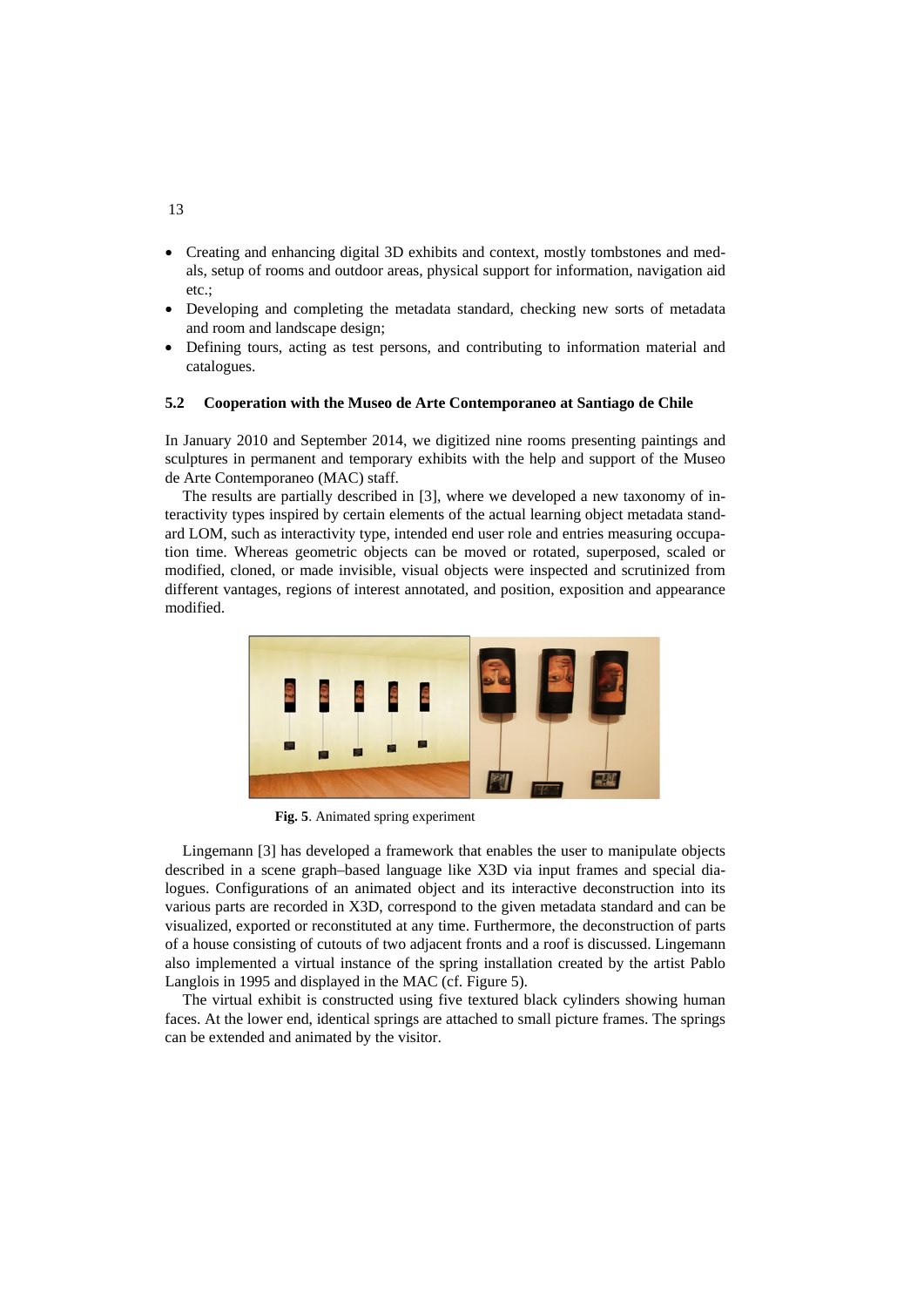These examples show the feasibility of collecting visitors' modified artwork and usergenerated animations that can be recorded and published. During the work on this use case, it was mostly volunteers who contributed to the development of a VM performance standard and to the interaction design, including implementation of prototypical realizations, such as exposition and room editors and mobile capture tools for the digitization of exposition rooms.

#### **5.3 Crowd-based Support for Shape Restoration**

Reconstruction of high-quality 3D shapes is a difficult problem, yet high-quality shapes are needed for scientific exploration (e.g., taking measurements of buildings and comparing details) or providing high-quality visualization results. As discussed in Section 3, existing methods of 3D crowd acquisition, like ARC3D or PHOTOSYNTH, allow 3D reconstruction from crowd-provided images. However, depending on the availability of images, the reconstructions may still be flawed, with incomplete or inaccurate geometry. While this might be improved by adding more images of the target object, the problem becomes even more severe when the original artifact has been chipped, eroded or even destroyed. Recently, a comprehensive workflow for the restoration of chipped, eroded or otherwise damaged 3D objects from the Cultural Heritage domain has been proposed [21]. This workflow comprises the following steps: (a) digitization, (b) reassembly, (c) shape completion, and (d) missing object export.



**Fig. 6.** Successful restoration of an incomplete 3D shape using automatic, symmetry-based completion (left). Symmetry-based shape completion may fail if the missing section extends across a candidate symmetry plane (e.g., the tombstone on the right).

Clearly, crowd-sourced approaches can help with (a). Fragment reassembly (b) can be done automatically if certain assumptions hold, as recent results on real Cultural Heritage object data show [21]. A problem which typically cannot be solved completely independently of application domain, or involvement of users, is the completion of missing sections of 3D shapes (step (c) in the workflow). For certain types of shapes, symmetrybased completion may be possible, and recently, robust symmetry detection in incomplete and noisy shapes has been supported using interest-point analysis [22] (see also Figure 6 left). However, for non-symmetric shapes, and shapes where the missing elements coincide with candidate symmetry planes, the method will not provide best results (see Figure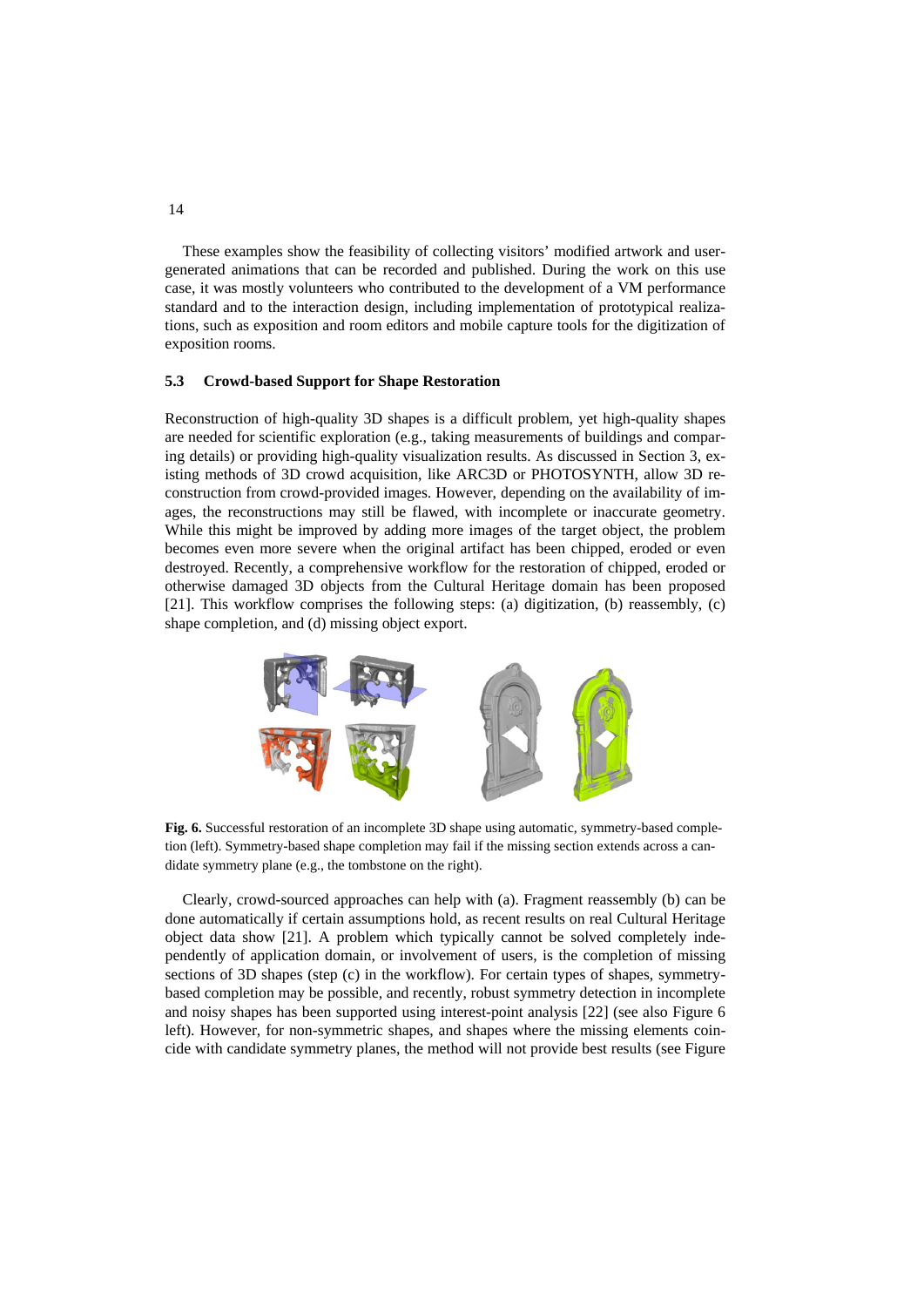6, right). Especially in the latter cases, crowd involvement could be extremely useful in helping restore plausible, high-quality 3D shapes. Specifically, a simple Web-based query form can be designed, in which voluntary users can flag automatically created candidate reconstructions as successful or unsuccessful. In the latter case, a lightweight 3D interface could be created to allow a user to adjust the symmetry plane (if it has not been successfully detected) or to complete a missing section manually.

## **6 Recent Progress and Open Problems in the Field**

In recent years, the authors and their collaborators have concentrated their research on the development of a viable VM standard, ViMCOX, in the context of existing standards like LIDO, the realization of the multipurpose system ViMEDEAS and smaller editors to design and generate virtual 3D and 2D museum environments or to publish and archive virtual exhibition layouts. The software *Mobile Object Catcher* was created to support curators and volunteers in digitizing existing museum rooms using a smartphone and its camera to measure the room photogrammetrically, to reconstruct doors, windows and walls along with the exhibit and to generate the corresponding ViMCOX metadata [23]. This also includes various ways to design and realize outdoor areas with typical landscape characteristics. Furthermore, the authors have developed an application for use by the 3D museum designer as a management tool for editing 3D objects within a graphical user interface, including real-time adjustment of their size, location and orientation as well as the creation of 3D light sources for the scene; this information can be saved in a standardized document file format. Allahbakhsh et al. [24] and Wienecke's PhD thesis [25] show evidence that a substantial effort remains to be done in automatizing the process chain to request, collect, assess and integrate crowd contributions to virtual museums.

Figure 7 summarizes the various tasks and roles within the co-curation process. This process starts by first preparing, then visiting the exhibit and, finally, identifying already completed work and important issues yet to be dealt with. The main challenges in this process include the automatic generation of

- a specific call defining the task, the qualifications necessary to address the task, and the provision of input sheets to collect text, data and metadata along with an object to be uploaded.
- access to special purpose digitizing and modeling software and communication facilities (e.g., chats) where questions may be asked or comments collected and saved.

On the software engineers' side, one needs tools to control, correct and integrate the content created. These tools include the following:

- Special similarity criteria to rate object fidelity and the means to clarify its provenance
- Metadata that meets the standards
- Decision support about the use and integration of crowd contributions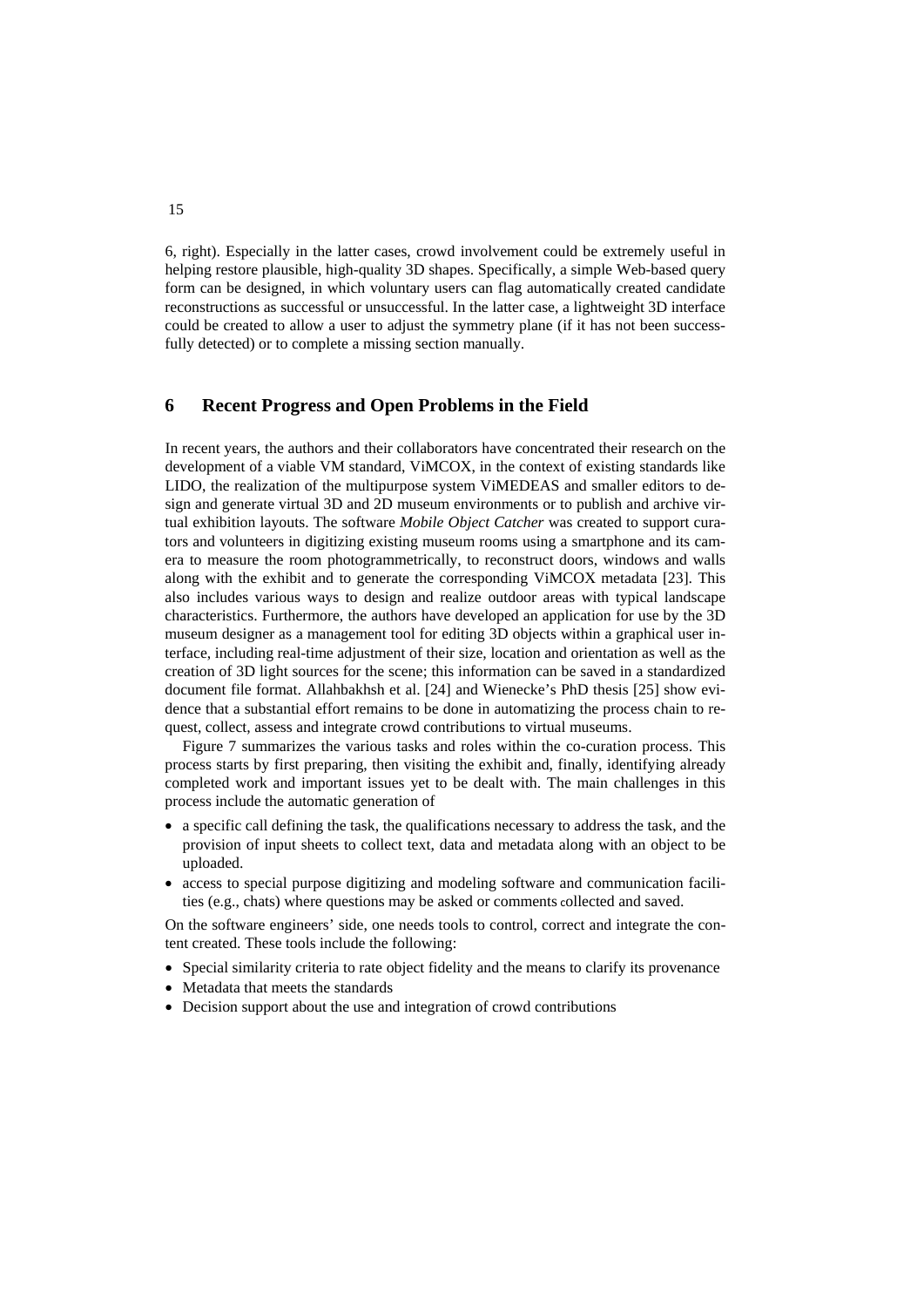

**Fig.7.** Crowd's co-curation process chain – important issues

## **7 Outlook and Current Work**

Aspects of the second main focus in our research on crowdsourcing support will be examined during an exhibition of Fleischhacker's estate to take place at the Düsseldorf Memo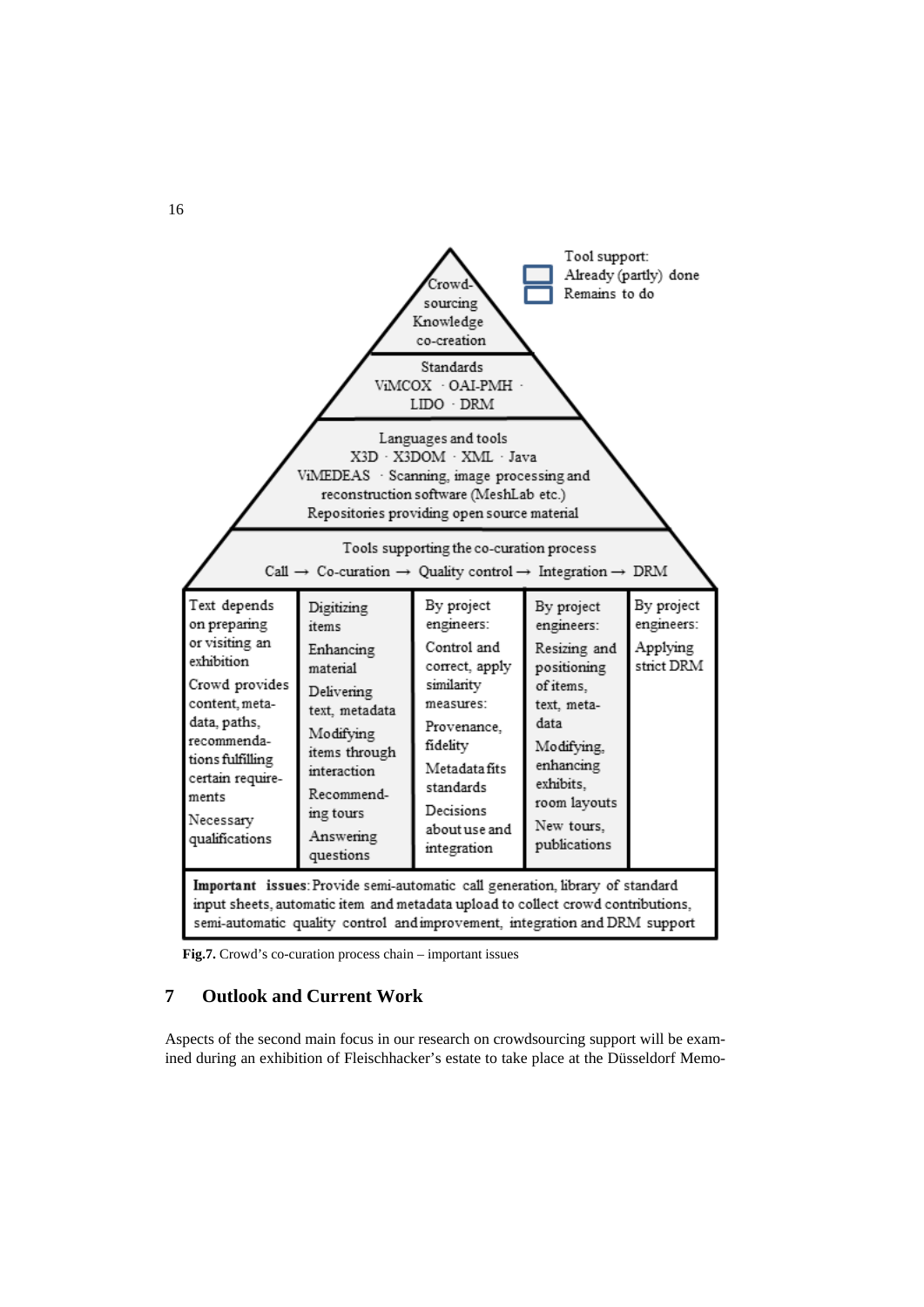rial to the Victims of Persecution (Mahn- und Gedenkstätte) from November 2015 to February 2016. On this occasion, we plan to enhance our curator software ViMEDEAS [9] to facilitate the collection of crowd and user data and to include communication opportunities such as an electronic guest book.

Furthermore, we propose to implement a service-oriented architecture including a server to host the user profiles and WebServices for 3D object, metadata and tour content creation and storage based on the ViMCOX standard. We also plan to implement an X3DOM render layer to display VMs on mobile platforms, including a sensor layer to gather sensor data and update the VM representation. Our X3DOM virtual museum generator already supports Android-based smartphones and Google's DIY low-cost Cardboard VR glasses, which allow users to visit and explore generated VM environments. Further effort is being made to implement a CAVE version that allows multiple users to become immersed in the virtual environment.

Finally, during the CRIWG 2015 meeting, we plan to launch a new crowdsourcing VM project devoted to the reconstruction of the Armenian ecclesiastical heritage.

### **Acknowledgement**

The work of Tobias Schreck was partially supported by EC FP7 STREP Project PRESI-OUS, grant no. 600533 (www.presious.eu). The 3D restoration result of Fig. 6 (right) is courtesy of Dr. Ivan Sipiran, University of Konstanz

## **References**

1. Biella, D.: Replication of Classical Psychological Experiments in Virtual Environments. PhD-Thesis, University of Duisburg-Essen, Logos, Berlin (2006)

2. Biella, D., Luther, W.: A General Framework for Replicated Experiments in Virtual 3D Environments. Proceedings of the 4th International Conference on Web Information Systems and Technologies (WEBIST2008), Vol. 1, pp. 316-323, INSTICC Press (2008)

3. Biella, D., Luther, W., Baloian, N.: Virtual Museum Exhibition Designer Using Enhanced ARCO Standard. XXIX International Conference of the Chilean Computer Science Society (SCCC) 2010, 15-19 Nov., pp. 226-235, IEEE Press (2010)

4. Nguyen, T., Antunes, P. and Johnstone, D.: Factors Influencing the Decision to Crowdsource. 19th International Conference on Collaboration and Technology, Wellington, New Zealand, Antunes, P., Gerosa, M., A. Sylvester, A., J. Vassileva, J., and de Vreede, G. (eds.). Lecture Notes in Computer Science, vol. 8224, pp. 110-125, Springer, Heidelberg (2013) [http://staff.](http://staff/)sim. vuw.ac.nz/pedro-antunes/wp-content/uploads/criwg-13-cs.pdf

5. Benson, S.: Co-creation 101: How to Use the Crowd as an Innovation Partner to Add Value to your Brand. (Web log comment). VisionCritical. (21 October 2013)

<https://www.visioncritical.com/cocreation-101/>

6. Uden, M. and Zipf, A.: OpenBuildingModels: Towards a Platform for Crowdsourcing Virtual 3D Cities. 7th 3D GeoInfo Conference. Quebec City, QC, Canada (2012)